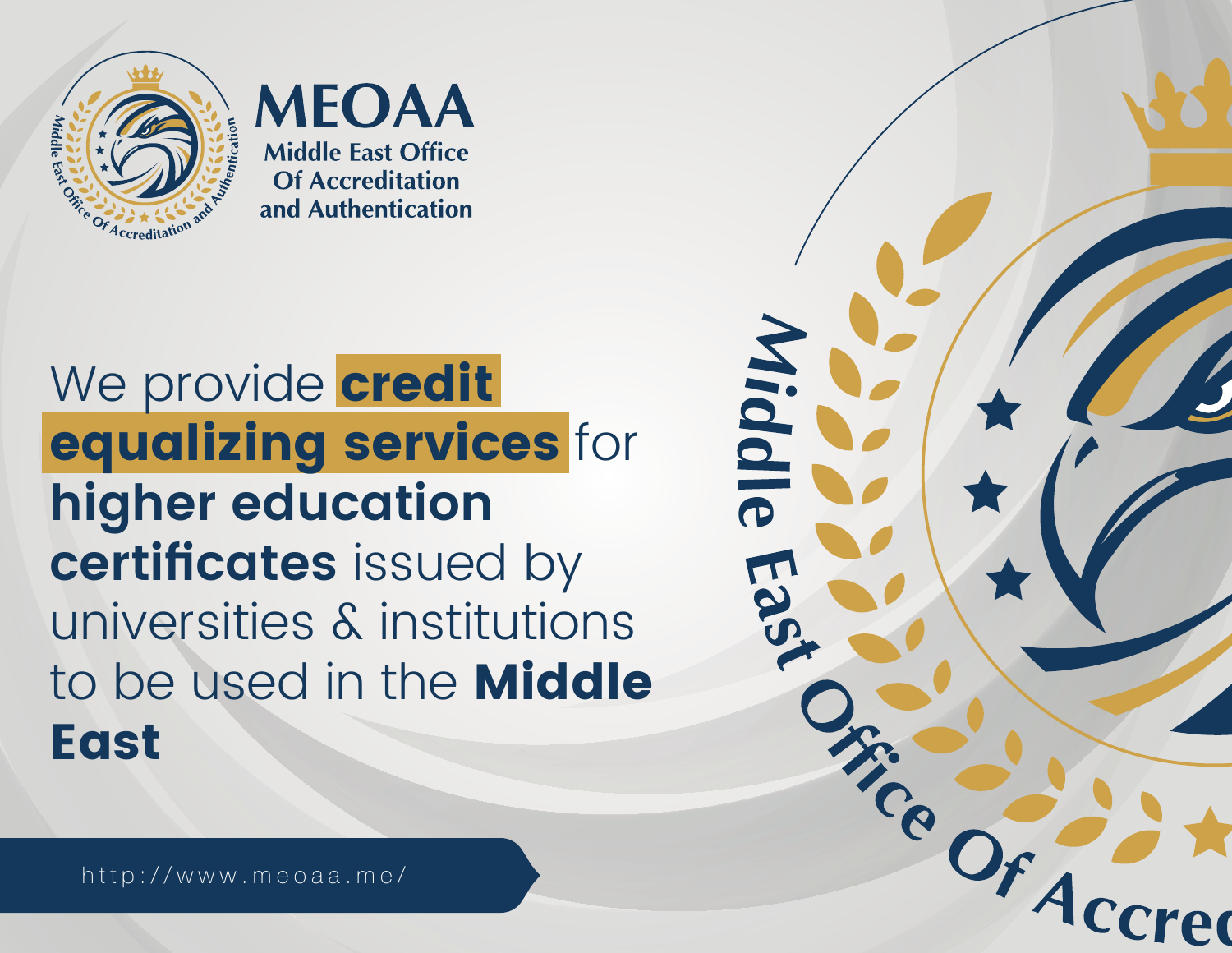

**MEOAA Middle East Office** Of Accred<sub>i</sub>tation and Authentication

**MEOAA** drives with a mission of promoting the finest educational standards for working individuals' worldwide by aiding and regulating secondary and **higher education** institutes.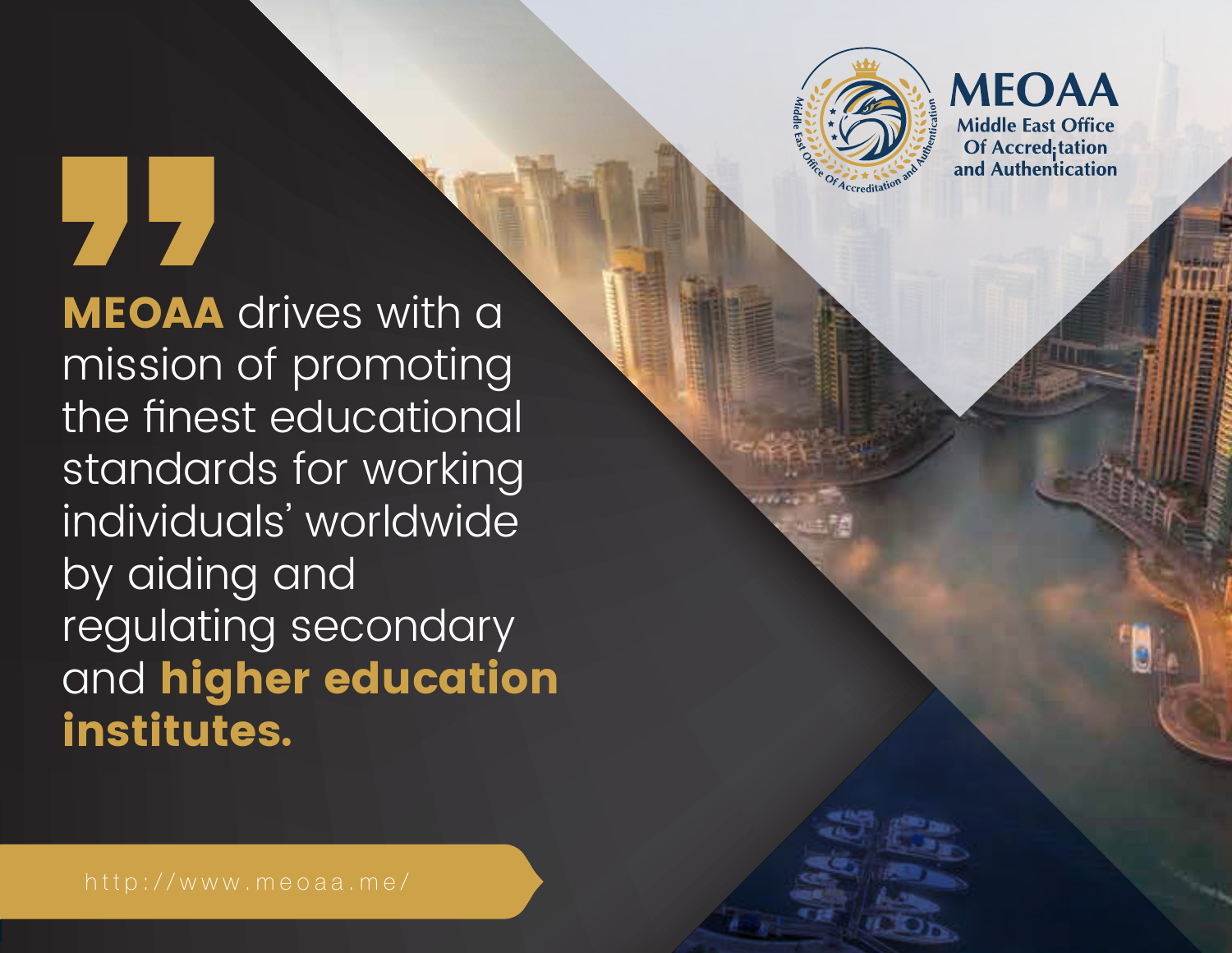



#### INTRODUCTION

Middle East Office of Accreditation and Authentication is an academic accreditation council responsible for evaluating secondary education, higher education and online universities issued from outside of the UAE. MEOAA facilitates foreign students to transfer their credits from any international or regional university. Credits are easily transferable from any international university or online university through our credit equalizing services. We at MEOAA, evaluate and assess your institute and credits to meet international standards of academics. It provides you with a prerequisite for your next academic endeavor but also open new doors of employment opportunities for you in the Middle East region.

http://www.meoaa.me/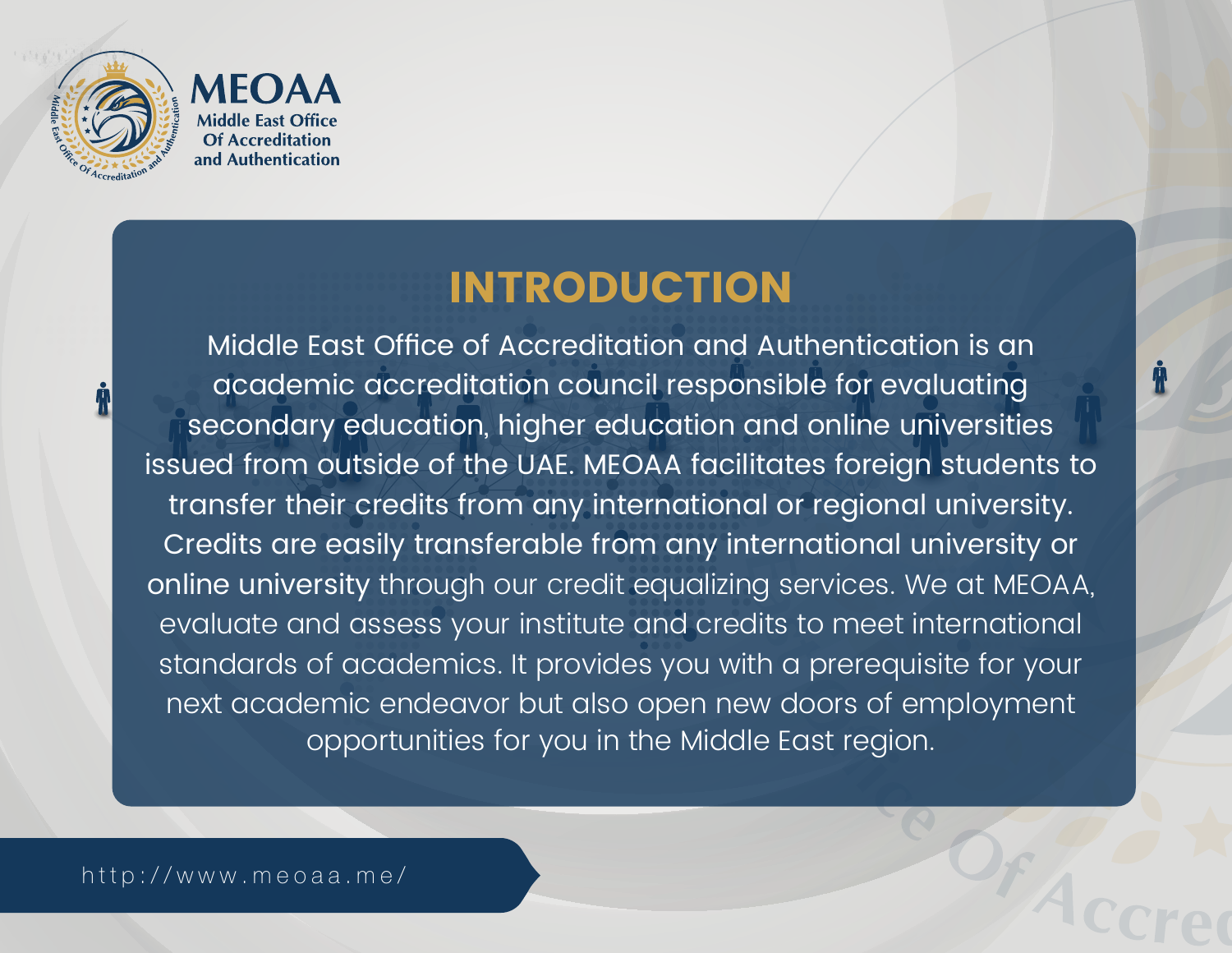

### Credit Equivalency Fee Structure

|                                                   | Total<br>Courses        | Total<br><b>Credit Hours</b> | Fees/Credit<br>Hr | Total<br>Fees in USD | UAE - DHR* | KSA-<br>RYL*    | Kuwait -<br>DNR* | Bahrain -<br>BHD <sup>*</sup> | Qatar -<br>$QAR*$  |  |  |
|---------------------------------------------------|-------------------------|------------------------------|-------------------|----------------------|------------|-----------------|------------------|-------------------------------|--------------------|--|--|
| Associate Degree Program(s) Equivalency Fees      |                         |                              |                   |                      |            |                 |                  |                               |                    |  |  |
| Associate of Arts Degree                          | 10                      | 60                           | 35                | \$2,250              | 8,265      | 8,438           | 683              | 848                           | 8,192              |  |  |
| Associate Degree (any professional school)        | 13                      | 78                           | 35                | \$2,950              | 10,836     | 11,062          | 896              | 1,112                         | 10,742             |  |  |
| Associate Degree (with specialization)            | 16                      | 96                           | 35                | \$3,600              | 13,223     | 13,500          | 1,093            | 1,357                         | 13,108             |  |  |
|                                                   | <b>Total</b><br>Courses | Total<br><b>Credit Hours</b> | Fees/Credit<br>Hr | Total<br>Fees in USD | UAE - DHR* | KSA-<br>RYL*    | Kuwait -<br>DNR* | Bahrain -<br>BHD <sup>*</sup> | Qatar -<br>$QAR^*$ |  |  |
| <b>Bachelor's Degree Program Equivalency Fees</b> |                         |                              |                   |                      |            |                 |                  |                               |                    |  |  |
| Associate to Bachelor's Degree                    | 14                      | 84                           | 35                | \$3,100              | 11,387     | 11,625          | 941              | 1,168                         | 11,288             |  |  |
| Bachelor's Degree                                 | 24                      | 144                          | 35                | \$7,100              | 26,079     | 26,628          | 2,157            | 2,677                         | 25,851             |  |  |
|                                                   | Total<br>Courses        | Total<br><b>Credit Hours</b> | Fees/Credit<br>Hr | Total<br>Fees in USD | UAE - DHR* | KSA-<br>$RYL^*$ | Kuwait -<br>DNR* | Bahrain -<br>BHD*             | Qatar -<br>QAR*    |  |  |
| <b>Master's Degree Program Equivalency Fees</b>   |                         |                              |                   |                      |            |                 |                  |                               |                    |  |  |
| Master's Degree                                   | 10                      | 60                           | 70                | \$6,750              | 24,794     | 25,315          | 2,050            | 2,545                         | 24,577             |  |  |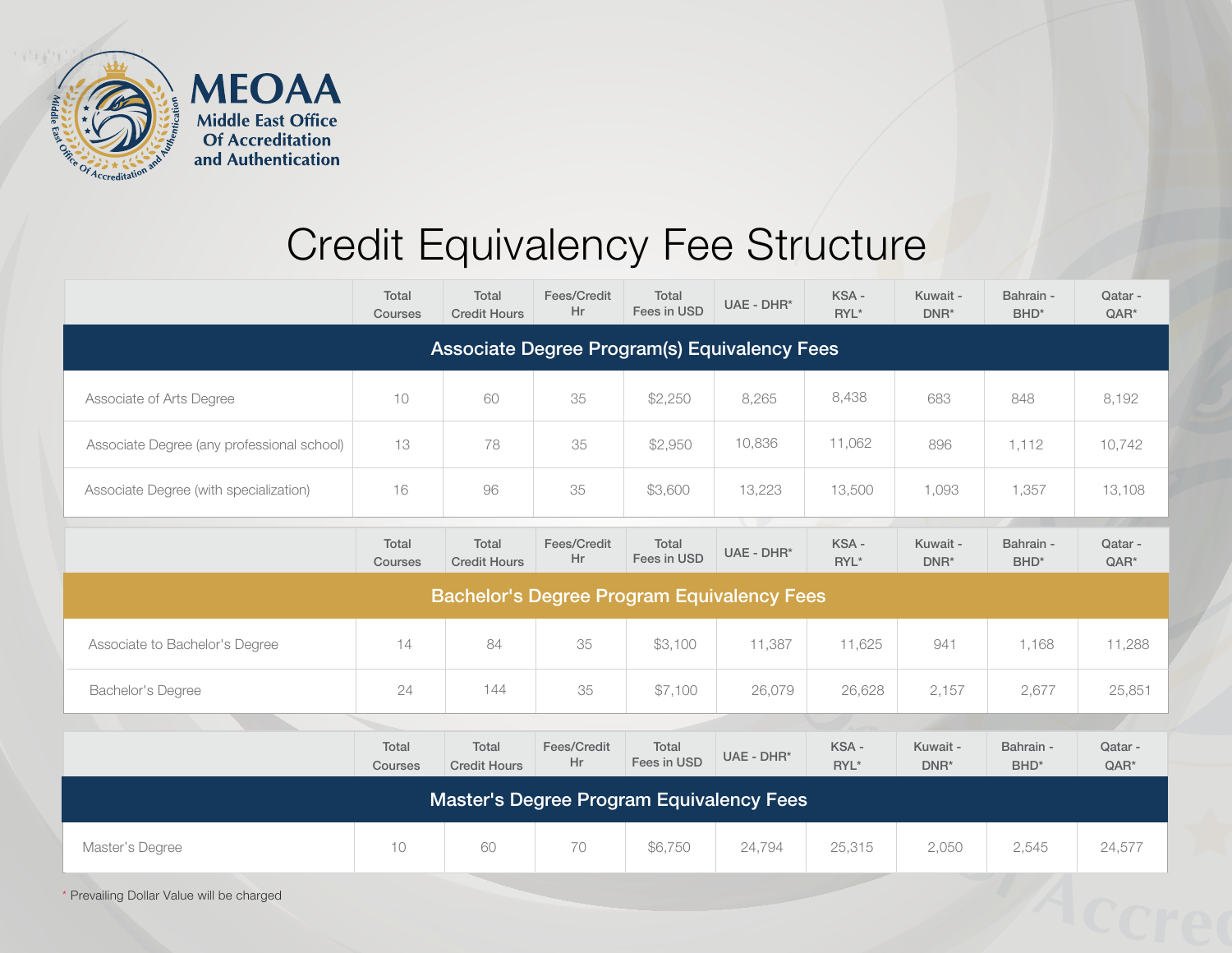

### Credit Equivalency Fee Structure

|                                                   | Total<br>Courses       | Total<br><b>Credit Hours</b>        | Fees/Credit<br>Hr | Total<br>Fees in USD | UAE - DHR* | KSA-<br>RYL* | Kuwait -<br>DNR* | Bahrain -<br>BHD*             | Qatar -<br>$QAR*$ |  |  |
|---------------------------------------------------|------------------------|-------------------------------------|-------------------|----------------------|------------|--------------|------------------|-------------------------------|-------------------|--|--|
| <b>Doctorate Degree Programs Equivalency Fees</b> |                        |                                     |                   |                      |            |              |                  |                               |                   |  |  |
| Doctorate Degree (Research)                       | 3 Research<br>6 Thesis | 54                                  | 80                | \$9,450              | 34,711     | 35.441       | 2,870            | 3,563                         | 34,407            |  |  |
| Doctorate Degree (Applied)                        | 3 Research<br>6 Thesis | 54                                  | 80                | \$9,450              | 34,711     | 35,441       | 2,870            | 3,563                         | 34,407            |  |  |
|                                                   | Total<br>Courses       | Total<br><b>Credit Hours</b>        | Fees/Credit<br>Hr | Total<br>Fees in USD | UAE - DHR* | KSA-<br>RYL* | Kuwait -<br>DNR* | Bahrain -<br>BHD <sup>*</sup> | Qatar -<br>$QAR*$ |  |  |
| <b>Diploma Programs Equivalency Fees</b>          |                        |                                     |                   |                      |            |              |                  |                               |                   |  |  |
| Undergraduate Diploma                             | 6                      | 36                                  | 35                | \$1,400              | 5,142      | 5,250        | 425              | 527                           | 5,098             |  |  |
| Graduate Diploma                                  | 5                      | 30                                  | 35                | \$1,200              | 4,408      | 4,500        | 364              | 452                           | 4,369             |  |  |
|                                                   | Total<br>Courses       | <b>Total</b><br><b>Credit Hours</b> | Fees/Credit<br>Hr | Total<br>Fees in USD | UAE - DHR* | KSA-<br>RYL* | Kuwait -<br>DNR* | Bahrain -<br>BHD <sup>*</sup> | Qatar -<br>$QAR*$ |  |  |
| <b>Certificate Programs Equivalency Fees</b>      |                        |                                     |                   |                      |            |              |                  |                               |                   |  |  |
| Undergraduate Course Certificate                  | $\mathbf{1}$           | 6                                   | 35                | \$350                | 1,286      | 1,312        | 106              | 132                           | 1,274             |  |  |
| Undergraduate Certificate                         | 3                      | 18                                  | 35                | \$800                | 2,938      | 3,000        | 243              | 301                           | 2,913             |  |  |
| Undergraduate Course Certificate                  | 1.                     | 6                                   | 35                | \$350                | 1,286      | 1,312        | 106              | 132                           | 1,274             |  |  |
| Undergraduate Certificate                         | $\overline{2}$         | 12                                  | 35                | \$550                | 2,020      | 2,062        | 167              | 207                           | 2,002             |  |  |

\* Prevailing Dollar Value will be charged